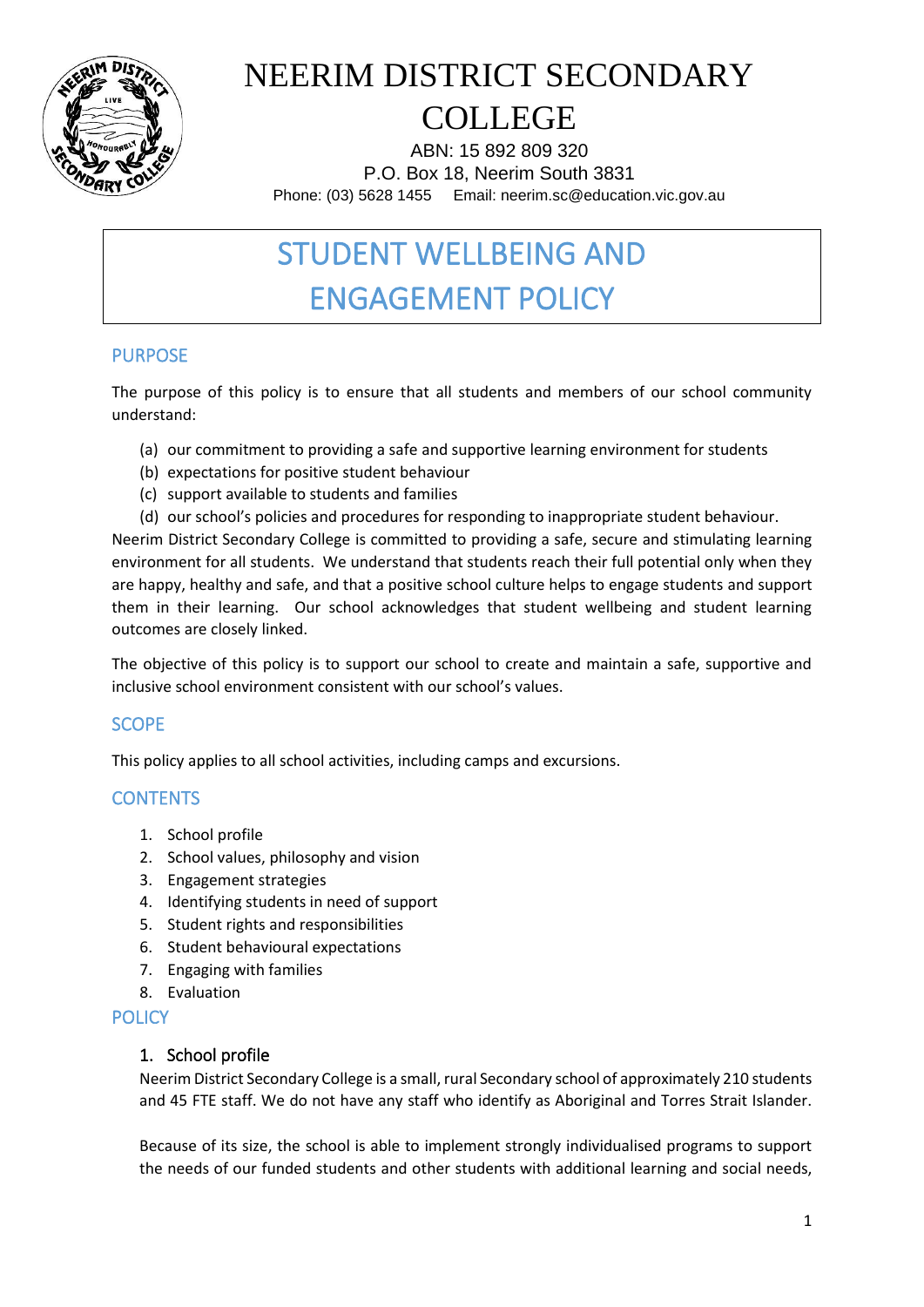

ABN: 15 892 809 320 P.O. Box 18, Neerim South 3831 Phone: (03) 5628 1455 Email: neerim.sc@education.vic.gov.au

and to support small class sizes throughout the school. Our values of Community, Respect, Leadership, and Perseverance resonate throughout our school. Staff report high levels of connection to the school, with School Climate reported to be higher than the state average.

The communities of Neerim South and Neerim District are aspirational and while a number of local families send their children to private schools in Warragul, we are building a reputation as being the school of choice for the local community, providing a high-quality education for all students. We pride ourselves on our capacity to enhance opportunities for students with both academic and non-academic aspirations. Parent Satisfaction is in line with the state average.

Students come to us from a large number of feeder schools and present with a wide range of skills, learning confidence, and abilities. Our teaching staff are working in Professional Learning Communities to gather and analyse student learning data to inform teaching. Our most recent work is in the development of a school-wide Instructional Framework, to revisit School-Wide Positive Behavior Supports, and implement a Learning Coach model, so that every student is connected to a significant adult throughout their schooling.

One of our challenges is our community attitudes to student attendance. We have a number of students with chronic absence and the AToSS factor 'Attitudes to attendance' consistently ranks poorly. This is supported by a dedicated Attendance team including the Principal, Coordinators, Admin, and and the Wellbeing Team.

With small VCE cohorts, our VCE outcomes have been variable from year to year. Our senior team is working to develop more consistent processes and tracking throughout the year, including documentation of course selection, task completion, and submission of work. As we have no overseas students we do not offer programs for this cohort.

Neerim District Secondary College is more than a school. It is a learning community that is small enough to care and big enough to excel. Students and staff do not go to NDSC, they ARE NDSC.

### 2. School values, philosophy and vision

Neerim District Secondary College's Statement of Values and School Philosophy is integral to the work that we do and is the foundation of our school community. Students, staff and members of our school community are encouraged to live and demonstrate our core values of respect, integrity and kindness at every opportunity.

Our school's vision is to empower students to reach their personal best, and fully equip them to contribute positively to society as happy, healthy young adults.

Our Statement of Values is available online at: [insert link].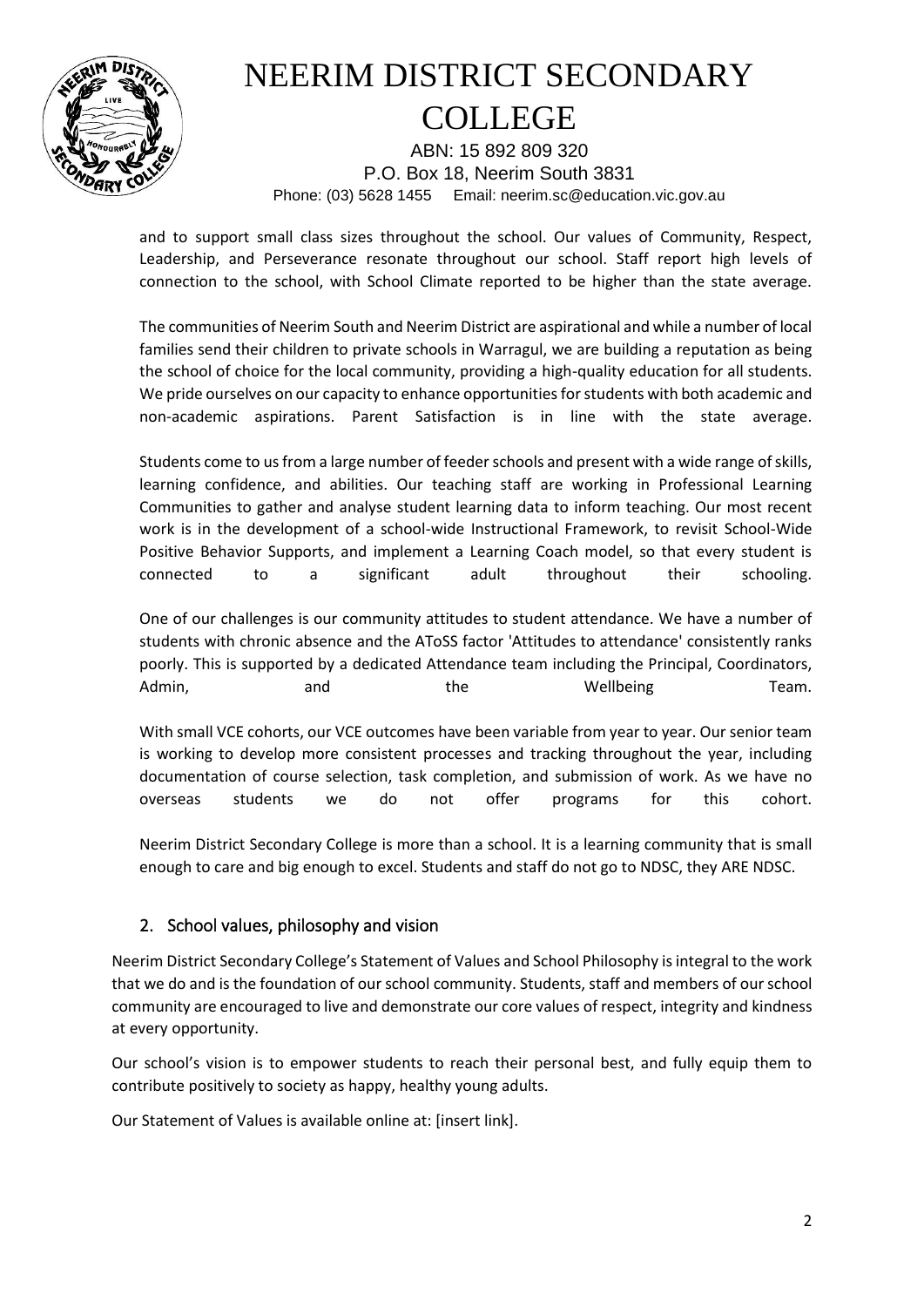

ABN: 15 892 809 320 P.O. Box 18, Neerim South 3831 Phone: (03) 5628 1455 Email: neerim.sc@education.vic.gov.au

#### 3. Engagement strategies

Neerim District Secondary College has developed a range of strategies to promote engagement, positive behaviour and respectful relationships for all students in our school. We acknowledge that some students may need extra social, emotional or educational support at school, and that the needs of students will change over time as they grow and learn.

A summary of the universal (whole of school), targeted (year group specific) and individual engagement strategies used by our school is included below:

#### Universal

- high and consistent expectations of all staff, students and parents and carers
- prioritise positive relationships between staff and students, recognising the fundamental role this plays in building and sustaining student wellbeing
- creating a culture that is inclusive, engaging and supportive
- welcoming all parents/carers and being responsive to them as partners in learning
- analysing and being responsive to a range of school data such as attendance, Attitudes to School Survey, parent survey data, student management data and school level assessment data
- deliver a broad curriculum including VET programs, VCE and VCAL to ensure that students are able to choose subjects and programs that are tailored to their interests, strengths and aspirations
- teachers at Neerim District Secondary College use an [NAME] instructional framework to ensure an explicit, common and shared model of instruction to ensure that evidenced-based, high yield teaching practices are incorporated into all lessons
- teachers at Neerim District Secondary College adopt a broad range of teaching and assessment approaches to effectively respond to the diverse learning styles, strengths and needs of our students and follow the standards set by the Victorian Institute of Teaching
- our school's Statement of Values are incorporated into our curriculum and promoted to students, staff and parents so that they are shared and celebrated as the foundation of our school community
- carefully planned transition programs to support students moving into different stages of their schooling
- positive behaviour and student achievement is acknowledged in the classroom, and formally in school assemblies and communication to parents
- monitor student attendance and implement attendance improvement strategies at a wholeschool, cohort and individual level
- students have the opportunity to contribute to and provide feedback on decisions about school operations through the Student Representative Council and other forums including year group meetings and Peer Support Groups. Students are also encouraged to speak with their teachers, Year Level Coordinator, Assistant Principal and Principal whenever they have any questions or concerns.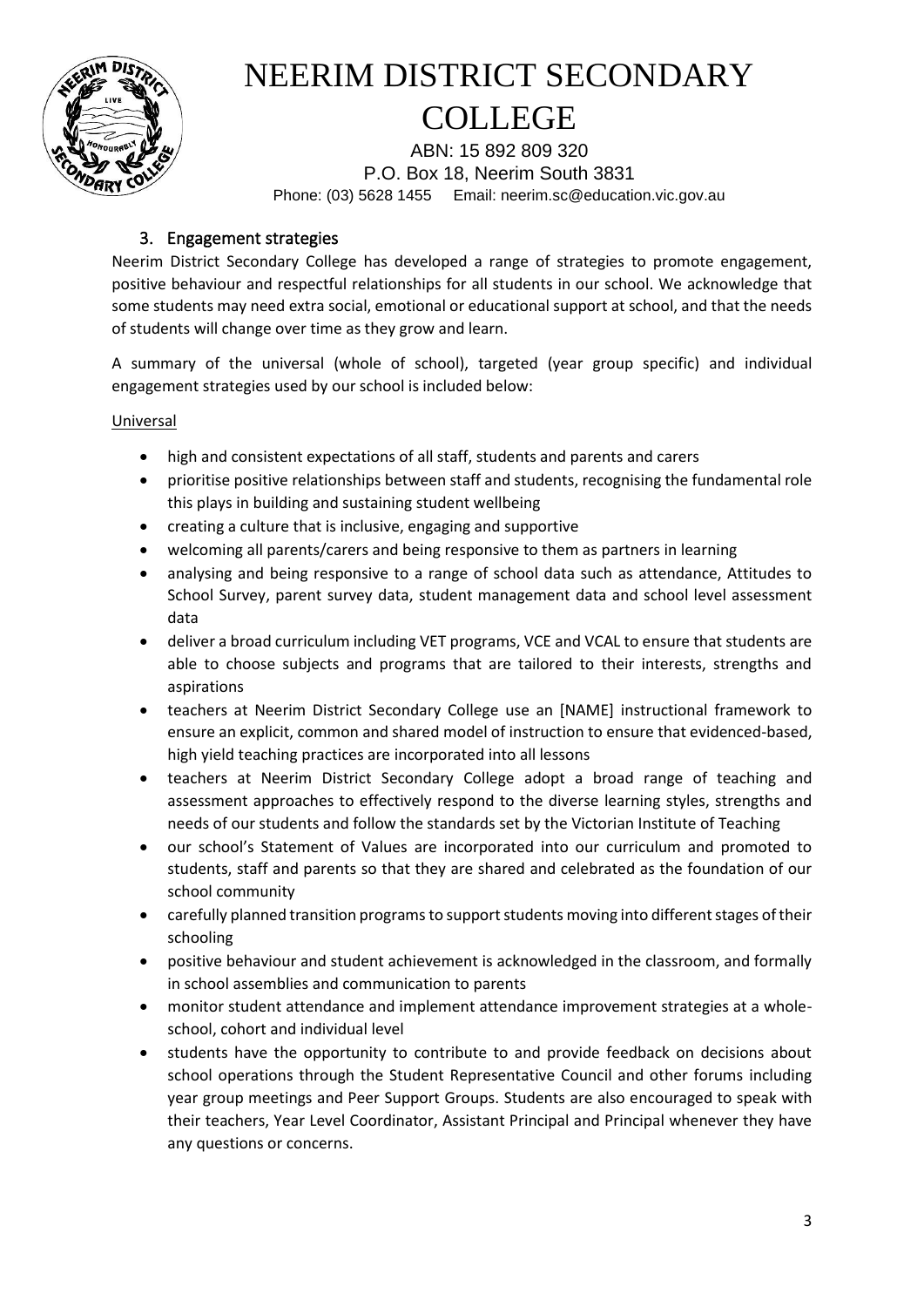

ABN: 15 892 809 320 P.O. Box 18, Neerim South 3831 Phone: (03) 5628 1455 Email: neerim.sc@education.vic.gov.au

- create opportunities for cross—age connections amongst students through school plays, athletics, music programs and peer support programs
- All students are welcome to self-refer to the Student Wellbeing Coordinator, School Nurse, School Chaplain, Year Group Leaders, Assistant Principal and Principal if they would like to discuss a particular issue or feel as though they may need support of any kind. We are proud to have an 'open door' policy where students and staff are partners in learning
- we engage in school wide positive behaviour support with our staff and students, which includes programs such as:
	- o Respectful Relationships
	- o Bully Stoppers
	- o Safe Schools
- programs, incursions and excursions developed to address issue specific behaviour (i.e. anger management programs)
- opportunities for student inclusion (i.e. sports teams, clubs, recess and lunchtime activities)
- buddy programs, peers support programs

#### Targeted

- each year group has a Year Group Leader/Coordinator, a senior teacher responsible for their year, who monitor the health and wellbeing of students in their year, and act as a point of contact for students who may need additional support
- all students from Year 10 and above will be assisted to develop a Career Action Plan, with targeted goals and support to plan for their future
- connect all Koorie students with a Koorie Engagement Support Officer
- all students in Out of Home Care will be appointed a Learning Mentor, have an Individual Learning Plan and a Student Support Group (SSG) and will be referred to Student Support Services for an Educational Needs Assessment
- Neerim District Secondary College assists students to plan their Year 10 work experience, supported by their Career Action Plan
- wellbeing and health staff will undertake health promotion and social skills development in response to needs identified by student wellbeing data, classroom teachers or other school staff each year
- staff will apply a trauma-informed approach to working with students who have experienced trauma

#### **Individual**

- *[Student Support Groups](https://www2.education.vic.gov.au/pal/student-support-groups/policy)*
- *[Individual Education Plans](https://www2.education.vic.gov.au/pal/individual-education-plans-ieps/policy)*
- *[Behaviour -](https://www2.education.vic.gov.au/pal/behaviour-students/policy) Students*
- *[Behaviour Support Plans](https://www2.education.vic.gov.au/pal/behaviour-students/guidance/6-behaviour-support-plans)*
- *[Student Support Services](https://www2.education.vic.gov.au/pal/student-support-services/policy)*

as well as to other Department programs and services such as:

• [Program for Students with Disabilities](https://www.education.vic.gov.au/school/teachers/learningneeds/Pages/psd.aspx)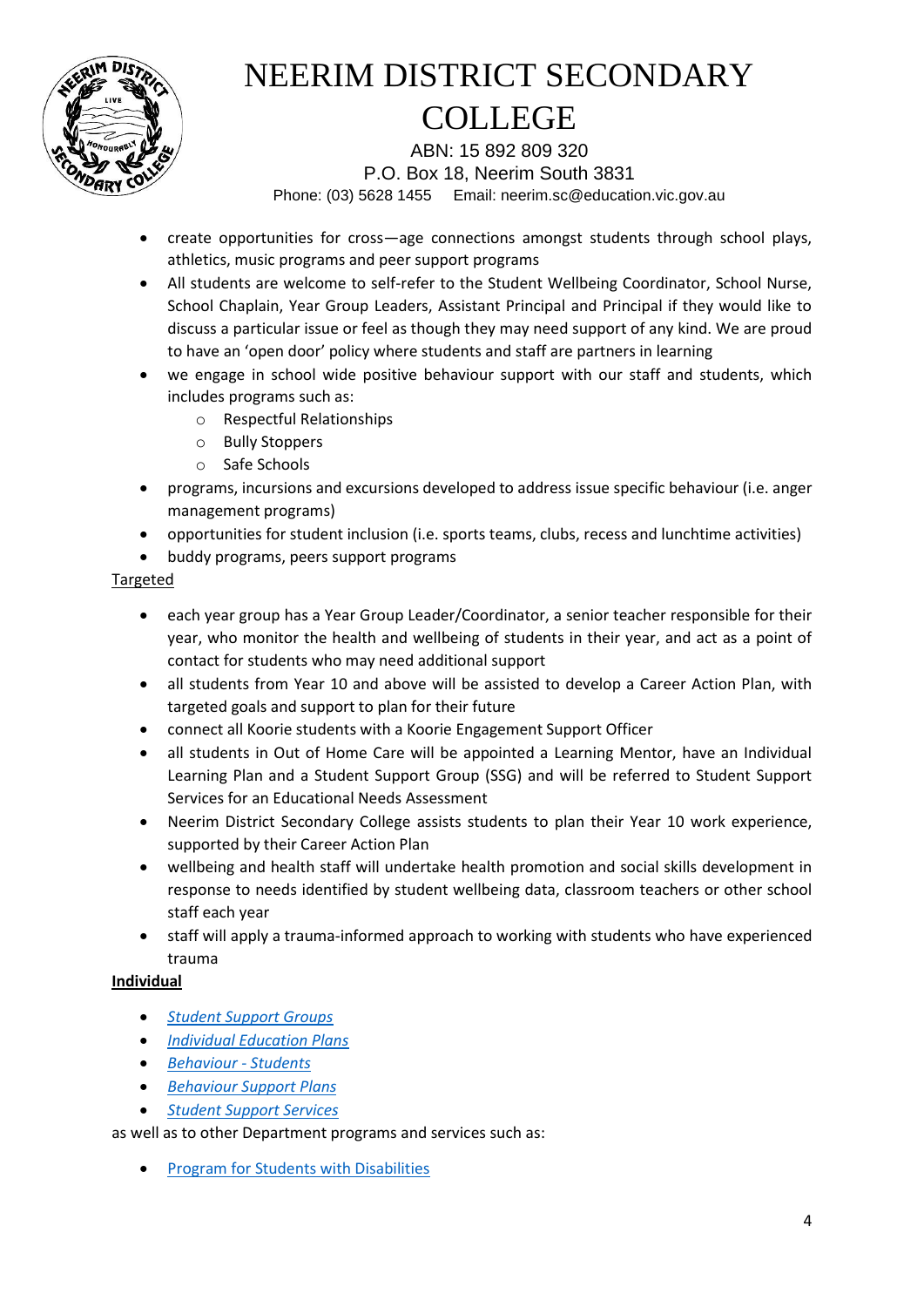

ABN: 15 892 809 320 P.O. Box 18, Neerim South 3831 Phone: (03) 5628 1455 Email: neerim.sc@education.vic.gov.au

- *[Mental health toolkit](https://www.education.vic.gov.au/school/teachers/health/mentalhealth/Pages/mentalhealthtoolkit.aspx)*
- *[headspace](https://www.education.vic.gov.au/school/teachers/health/mentalhealth/Pages/headspace-counselling-secondary.aspx)*
- [Navigator](https://www.education.vic.gov.au/school/teachers/behaviour/engagement/Pages/navigator.aspx)
- [LOOKOUT](https://www.education.vic.gov.au/about/programs/Pages/lookout.aspx)

Neerim District Secondary College implements a range of strategies that support and promote individual engagement. These can include:

- building constructive relationships with students at risk or students who are vulnerable due to complex individual circumstances
- meeting with student and their parent/carer to talk about how best to help the student engage with school
- developing an Individual Learning Plan and/or a Behaviour Support Plan
- considering if any environmental changes need to be made, for example changing the classroom set up
- referring the student to:
	- o school-based wellbeing supports
	- o Student Support Services
	- o Appropriate external supports such as council based youth and family services, other allied health professionals, headspace, child and adolescent mental health services or ChildFirst
	- o Re-engagement programs such as Navigator

Where necessary the school will support the student's family to engage by:

- being responsive and sensitive to changes in the student's circumstances and health and wellbeing
- collaborating, where appropriate and with the support of the student and their family, with any external allied health professionals, services or agencies that are supporting the student
- monitoring individual student attendance and developing an Attendance Improvement Plans in collaboration with the student and their family
- running regular Student Support Group meetings for all students:
	- o with a disability
	- o in Out of Home Care
	- o and with other complex needs that require ongoing support and monitoring.

#### 4. Identifying students in need of support

Neerim District Secondary College is committed to providing the necessary support to ensure our students are supported intellectually, emotionally and socially. The Student Wellbeing team plays a significant role in developing and implementing strategies help identify students in need of support and enhance student wellbeing. Neerim District Secondary College will utilise the following information and tools to identify students in need of extra emotional, social or educational support:

• personal, health and learning information gathered upon enrolment and while the student is enrolled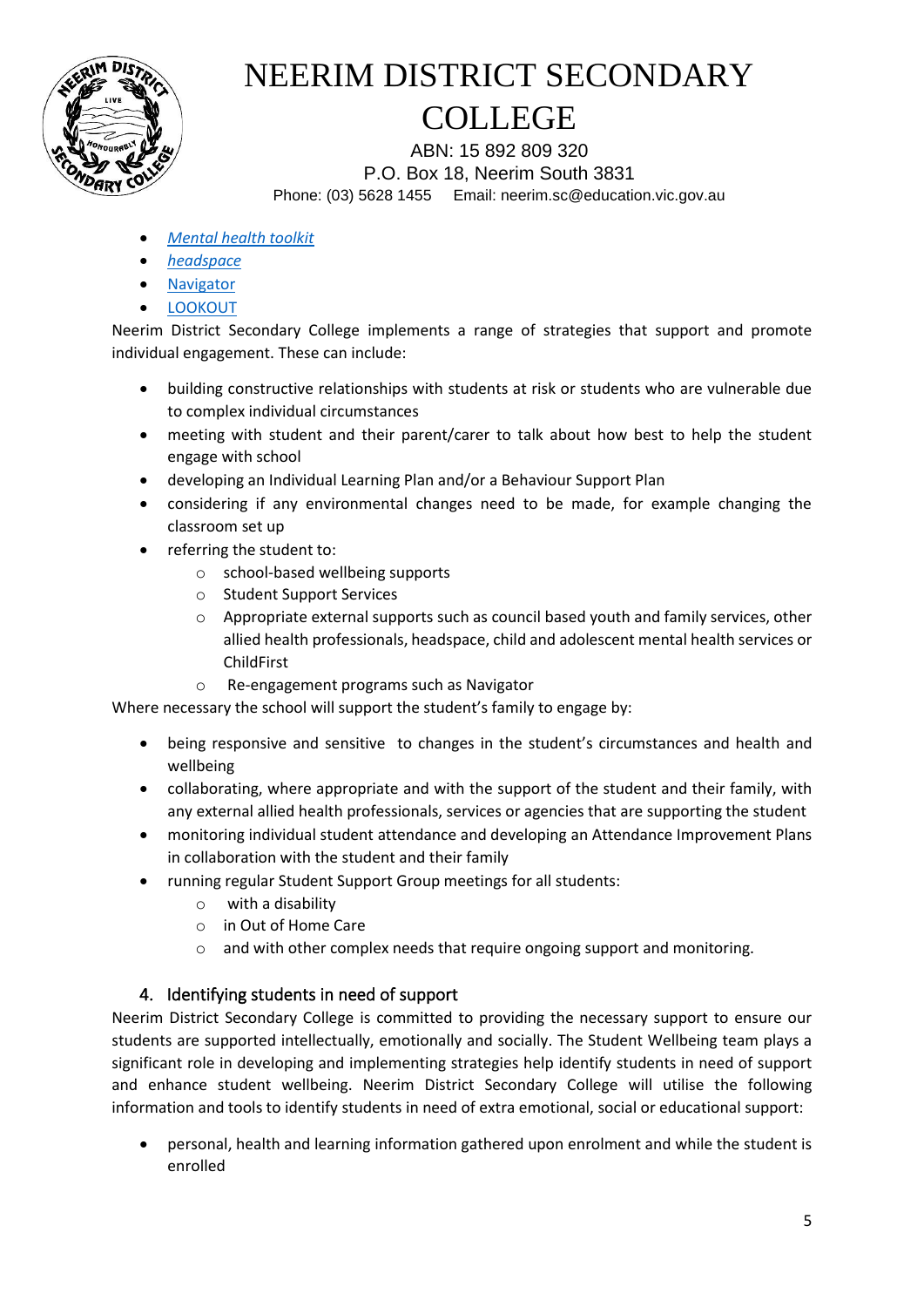

ABN: 15 892 809 320 P.O. Box 18, Neerim South 3831 Phone: (03) 5628 1455 Email: neerim.sc@education.vic.gov.au

- attendance records
- academic performance
- observations by school staff such as changes in engagement, behaviour, self-care, social connectedness and motivation
- attendance, detention and suspension data
- engagement with families
- self-referrals or referrals from peers
- [Amend to include other referral pathways]

#### 5. Student rights and responsibilities

All members of our school community have a right to experience a safe and supportive school environment. We expect that all students, staff, parents and carers treat each other with respect and dignity. Our school's Statement of Values highlights the rights and responsibilities of members of our community.

Students have the right to:

- participate fully in their education
- feel safe, secure and happy at school
- learn in an environment free from bullying, harassment, violence, discrimination or intimidation
- express their ideas, feelings and concerns.

Students have the responsibility to:

- participate fully in their educational program
- display positive behaviours that demonstrate respect for themselves, their peers, their teachers and members of the school community
- respect the right of others to learn.

Students who may have a complaint or concern about something that has happened at school are encouraged to speak to their parents or carers and approach a trusted teacher or a member of the school leadership team.

#### 6. Student behavioural expectations and management

Behavioural expectations of students, staff and families are grounded in our school's Statement of Values. Student bullying behaviour will be responded to consistently with Neerim District Secondary College's Bullying policy.

When a student acts in breach of the behaviour standards of our school community, Neerim District Secondary College will institute a staged response, consistent with the Department's Student Engagement and Inclusion Guidelines and Behaviour policy. Where appropriate, parents will be informed about the inappropriate behaviour and the disciplinary action taken by teachers and other school staff.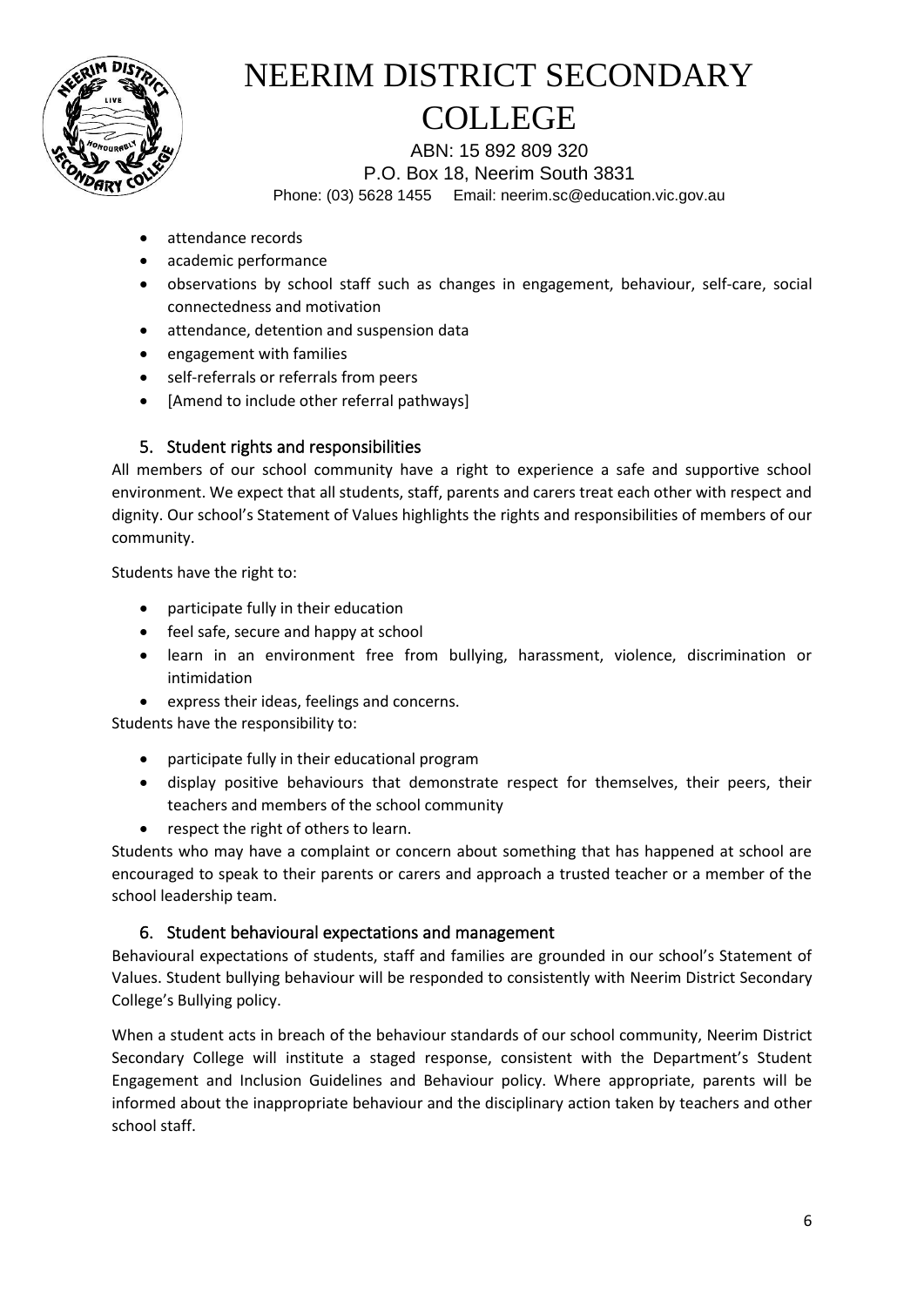

ABN: 15 892 809 320 P.O. Box 18, Neerim South 3831 Phone: (03) 5628 1455 Email: neerim.sc@education.vic.gov.au

Our school considers, explores and implement positive and non-punitive interventions to support student behaviour before considering disciplinary measures such as detention, withdrawal of privileges or withdrawal from class.

Disciplinary measures may be used as part of a staged response to inappropriate behaviour in combination with other engagement and support strategies to ensure that factors that may have contributed to the student's behaviour are identified and addressed. Disciplinary measures at our school will be applied fairly and consistently. Students will always be provided with an opportunity to be heard.

Disciplinary measures that may be applied include:

- warning a student that their behaviour is inappropriate
- teacher controlled consequences such as moving a student in a classroom or other reasonable and proportionate responses to misbehaviour
- withdrawal of privileges
- referral to the Year Level Coordinator
- restorative practices
- detentions
- behaviour support and intervention meetings
- suspension
- expulsion

Suspension, expulsion and restrictive interventions are measures of last resort and may only be used in situations consistent with Department policy, available at:

- <https://www2.education.vic.gov.au/pal/suspensions/policy>
- <https://www2.education.vic.gov.au/pal/expulsions/policy>
- <https://www2.education.vic.gov.au/pal/restraint-seclusion/policy>

In line with Ministerial Order 1125, no student aged 8 or younger will be expelled without the approval of the Secretary of the Department of Education and Training.

The Principal of Neerim District Secondary College is responsible for ensuring all suspensions and expulsions are recorded on CASES21.

Corporal punishment is prohibited in our school and will not be used in any circumstance.

#### 7. Engaging with families

Neerim District Secondary College values the input of parents and carers, and we will strive to support families to engage in their child's learning and build their capacity as active learners. We aim to be partners in learning with parents and carers in our school community.

We work hard to create successful partnerships with parents and carers by:

• ensuring that all parents have access to our school policies and procedures, available on our school website